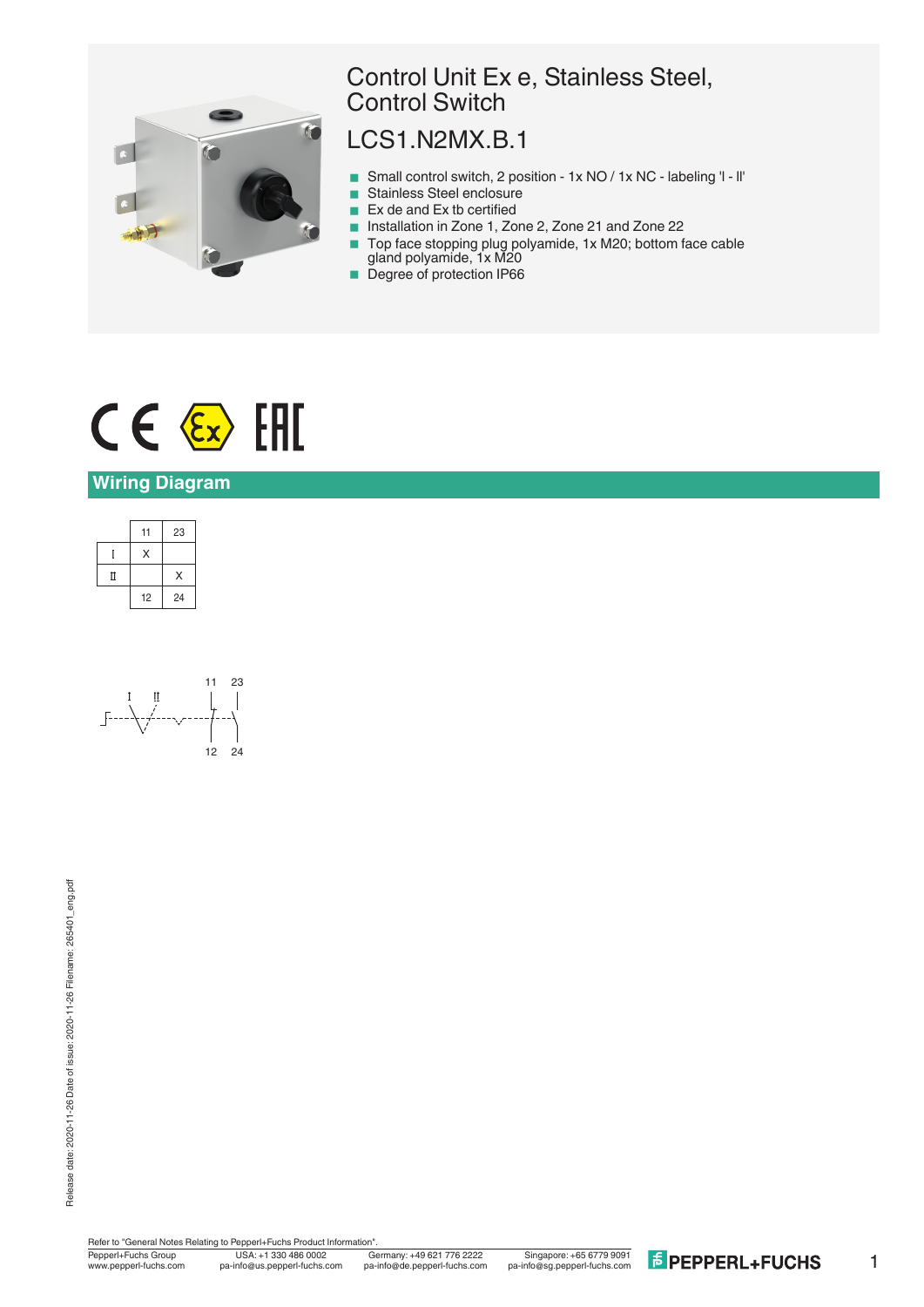

Dimension values see data table. Image and drawing are generic for this device type and may deviate from the specific variant.

| Legend         |                                                   |
|----------------|---------------------------------------------------|
| Α              | Height                                            |
| B              | Width                                             |
| C              | Depth                                             |
| C <sub>1</sub> | Depth with operating element                      |
| C <sub>2</sub> | Depth with screws                                 |
| G              | Mounting holes distance, vertical                 |
| H              | Mounting holes distance, horizontal               |
| J              | Mounting holes diameter                           |
| K              | Maximum external dimension with mounting brackets |
| [A]  [B]       | Cable entry faces                                 |

### **Technical Data**

#### **Electrical specifications**

| Operating voltage | 250 V max.            |
|-------------------|-----------------------|
| Operating current | 16 A max.             |
| Terminal capacity | $2.5$ mm <sup>2</sup> |
| Terminal torque   | $0.8$ Nm              |
| <b>Function</b>   | control switch, small |
| Color             | black                 |
|                   |                       |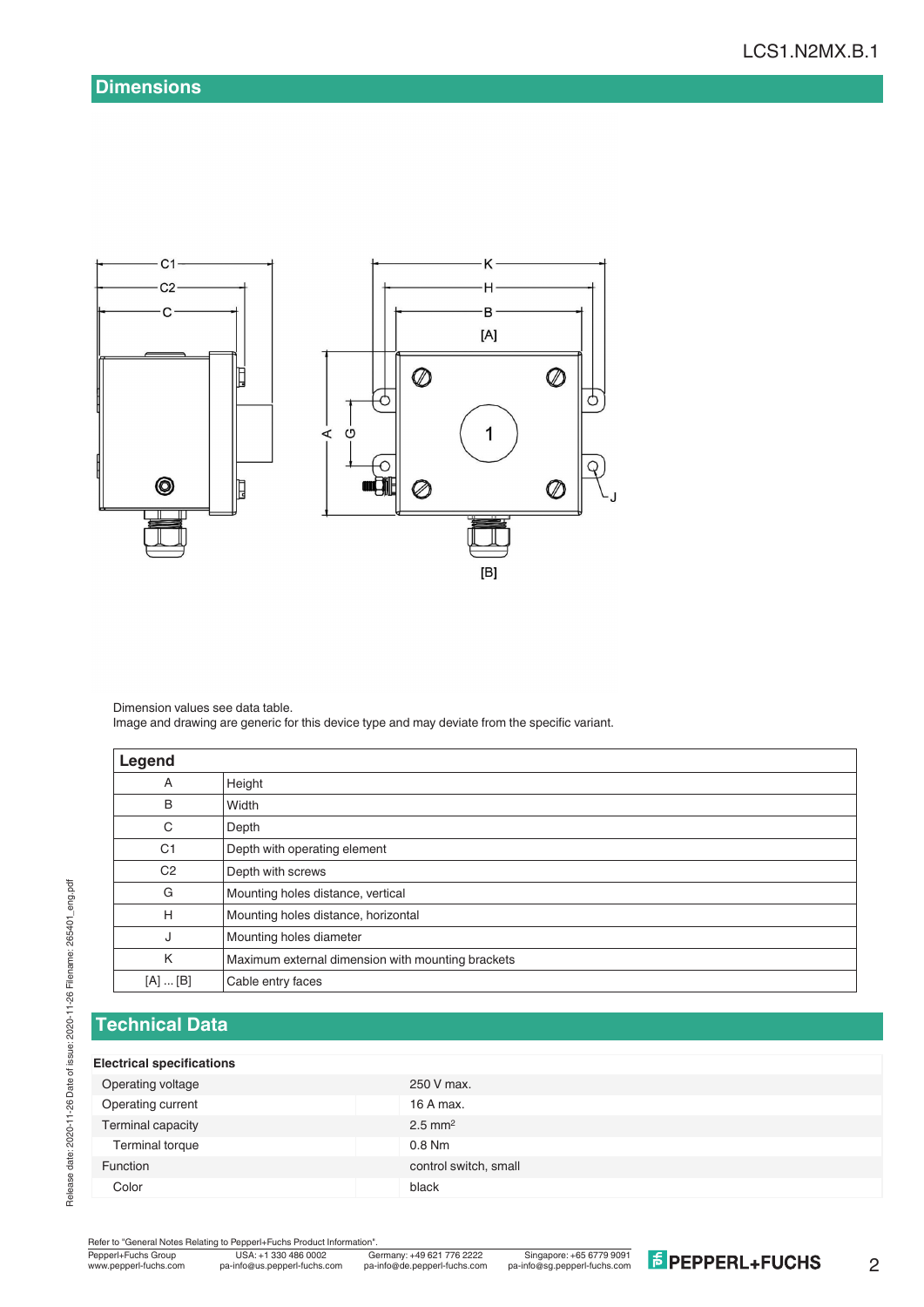| Technical Data                                          |                                                                                                                  |
|---------------------------------------------------------|------------------------------------------------------------------------------------------------------------------|
| Contact configuration                                   | 1x NO / 1x NC                                                                                                    |
|                                                         | all NC contacts have a direct opening action for emergency stop functions                                        |
| Switching configuration                                 | 2 position changeover                                                                                            |
| Usage category                                          | AC12 - 12  250 V AC - 16 A<br>AC15 - 12  250 V AC - 10 A<br>DC13 - 12  110 V DC - 1 A<br>DC13 - 12  24 V DC - 1A |
| Number of poles                                         | $\overline{2}$                                                                                                   |
| Operator action                                         | engage - engage                                                                                                  |
| Labeling                                                | $I - II$                                                                                                         |
| <b>Mechanical specifications</b>                        |                                                                                                                  |
| Enclosure range                                         | LCS                                                                                                              |
| Enclosure cover                                         | fully detachable                                                                                                 |
| Cover fixing                                            | stainless steel hexagonal head screws                                                                            |
| <b>Screws</b>                                           | M <sub>6</sub>                                                                                                   |
| Number                                                  | 4                                                                                                                |
| <b>Tightening torque</b>                                | 2 Nm                                                                                                             |
| Degree of protection                                    | <b>IP66</b>                                                                                                      |
| Cable entry face A                                      |                                                                                                                  |
| M20 quantity                                            | 1                                                                                                                |
| M <sub>20</sub> series                                  | Stopping Plugs, Plastic                                                                                          |
| M20 type                                                | SP.PE.M20.*                                                                                                      |
| Cable entry face B                                      |                                                                                                                  |
| M20 quantity                                            | 1                                                                                                                |
| M <sub>20</sub> series                                  | Cable Glands, Plastic                                                                                            |
| M20 type                                                | CG.PEDS.M20.*                                                                                                    |
| M20 clamping range                                      | $612$ mm                                                                                                         |
| Defined entry area                                      | face A and face B                                                                                                |
| Material                                                |                                                                                                                  |
| Enclosure                                               | 1.5 mm AISI 316L, (1.4404) stainless steel                                                                       |
| Finish                                                  | electropolished                                                                                                  |
| Seal                                                    | one piece closed cell silicone                                                                                   |
| Mass                                                    | 0.7 <sub>kg</sub>                                                                                                |
| Dimensions                                              |                                                                                                                  |
| Height (A)                                              | 102 mm                                                                                                           |
| Width (B)                                               | 116 mm                                                                                                           |
| Depth (C)                                               | 85.5 mm                                                                                                          |
| External dimension with operating element<br>(C1)       | 115 mm                                                                                                           |
| External dimension with screws (C2)                     | 92.2 mm                                                                                                          |
| Mounting holes distance (G)                             | 41 mm                                                                                                            |
| Mounting holes distance (H)                             | 130 mm                                                                                                           |
| Mounting holes diameter (J)                             | 6.1 mm                                                                                                           |
| Maximum external dimension (K)                          | 145 mm                                                                                                           |
| Tightening torque                                       |                                                                                                                  |
| Nut torque at enclosure (SW1)                           | see datasheets of cable glands                                                                                   |
| Grounding                                               | M6 internal/external brass grounding bolt                                                                        |
| <b>Ambient conditions</b>                               |                                                                                                                  |
| Ambient temperature                                     | $-4055$ °C ( $-40131$ °F) @ T4<br>$-40$ 40 °C ( $-40$ 104 °F) @ T6                                               |
| Data for application in connection with hazardous areas |                                                                                                                  |

EU-type examination certificate CML 16 ATEX 3009X

Release date: 2020-11-26 Date of issue: 2020-11-26 Filename: 265401\_eng.pdf

Release date: 2020-11-26 Date of issue: 2020-11-26 Filename: 265401\_eng.pdf